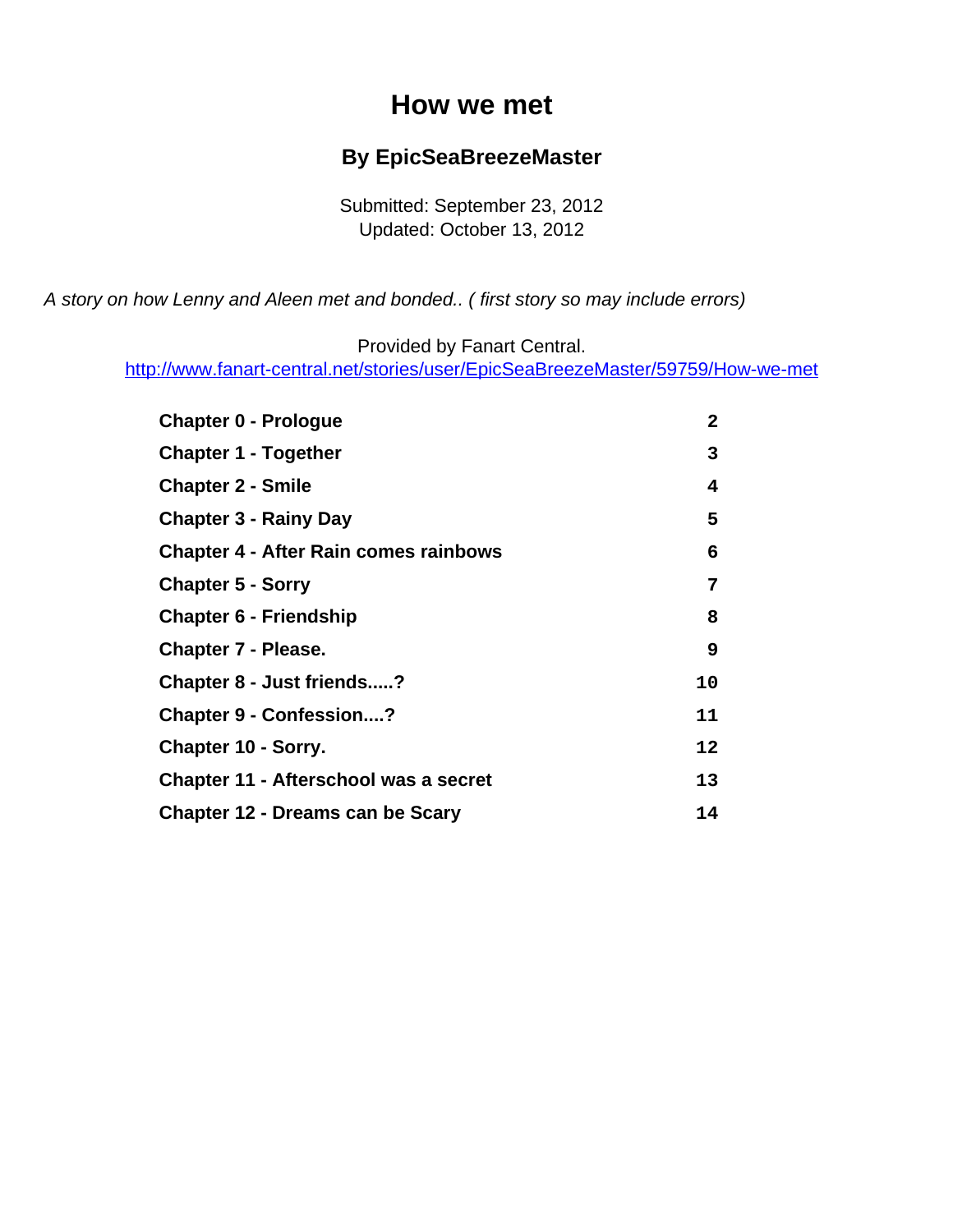## **0 - Prologue**

#### <span id="page-1-0"></span>(Aleen's POV)

It was lovely day, the sun was shining and I was relaxing near a shady tree in my front yard. Nothing could ruin this day. Until he came, a lemur, who looked around my age. He had a clumsy smile. "Who are you?" I questioned. He just kept smiling and offered me an apple. I hesitated, but took it anyways. He seemed nice and generous. Too generous. I didn't know if I could trust him or not. "Names Lenny" he proclaimed " and you?"

"Aleen Rose" I replied. He nodded and he gestured a handshake. I gladly shook it, he seemed trustworthy. " thanks for the apple, it's really swee., "

He jokingly replied, " just like you!" He smiled his clumsy smile again and left.

Yep, pretty short cause it's the prologue. Okay time for chapter one.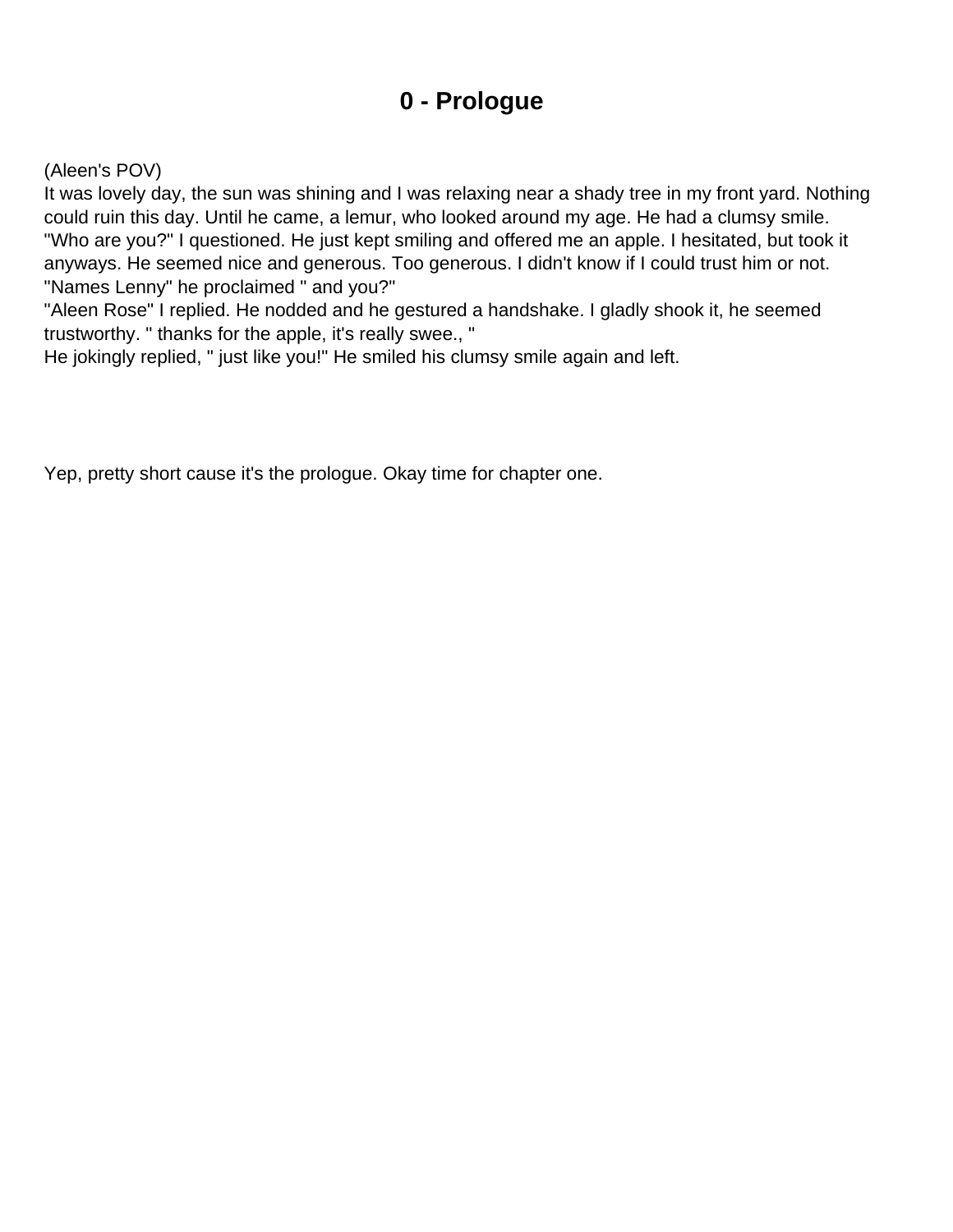# **1 - Together**

<span id="page-2-0"></span>It was awhile until Lenny visited, he visited me, but not that often. Not like I wanted to see him often. He was just a friend. I decided to go visit Crystal for advice on how to deal with it. I wasn't very friendly with boys, but she was. I entered her house to find Mallow and her playing video games.

"Hey Leen, what's up?" she Asked. That was her nickname for me. When we met, I had to whisper my name so she hadn't heard it clearly enough. So now she just calls me Leen.

"good afternoon," I told" may I ask for some advice Crystal? "

"yeah hold on, let me finish this battle with Mallow.what do you need help with? Boys?" she asked. It seemed like she read my mind. Sometimes I wonder about what goes on in her mind.

" actually, yes. I met this lemur named Lenny an-"

" Lenny? I know him! He's a pretty cool dude isn't he? " she shouted.

" Lenny is friends with Tag and Chime. That's how she knows him" mallow stated.

" Well he's pretty nice. He gave me an apple and stayed around my yard for a while" I blushed. Lenny was just too nice to me and we had just met. I couldn't define is feeling. My heart was beating fast. " someone's in love" Crystal joked " your face is rad red" Mallow awwww'd. I didn't know how to reply. I couldn't say it. But he was my first crush. We had just met, but I felt something change inside me.

" don't worry" crystal patted my back " your first love is always surprising. But it could work out" I yelled" stop reading my mind!" I ran out the door just top find out it was already 8 at night. It was far from my house too.

" hey need a companion? " a familiar voice asked. At that moment I could tell who it was.

" umm. Sure." I answered him. It was Lenny.

" what were you doing hanging out so late? " he asked.

" I was just- you dont need to know. It's just girl junk" I sighed. He handed me his scarf.

" this will keep you warm. Here." he said as he wrapped it around my neck. I couldn't help but blush.

" aren't you going to be cold?" I worried about him. As much as he worried about me.

" nah, thick fur!" I knew he was lying. I was pretty sure he was as cold as I was. We kept walking until my house came up.

" thanks," I said as i took off his scarf. " where do you live? "

" three houses down, not that far. " he waved goodbye and disappeared among the night,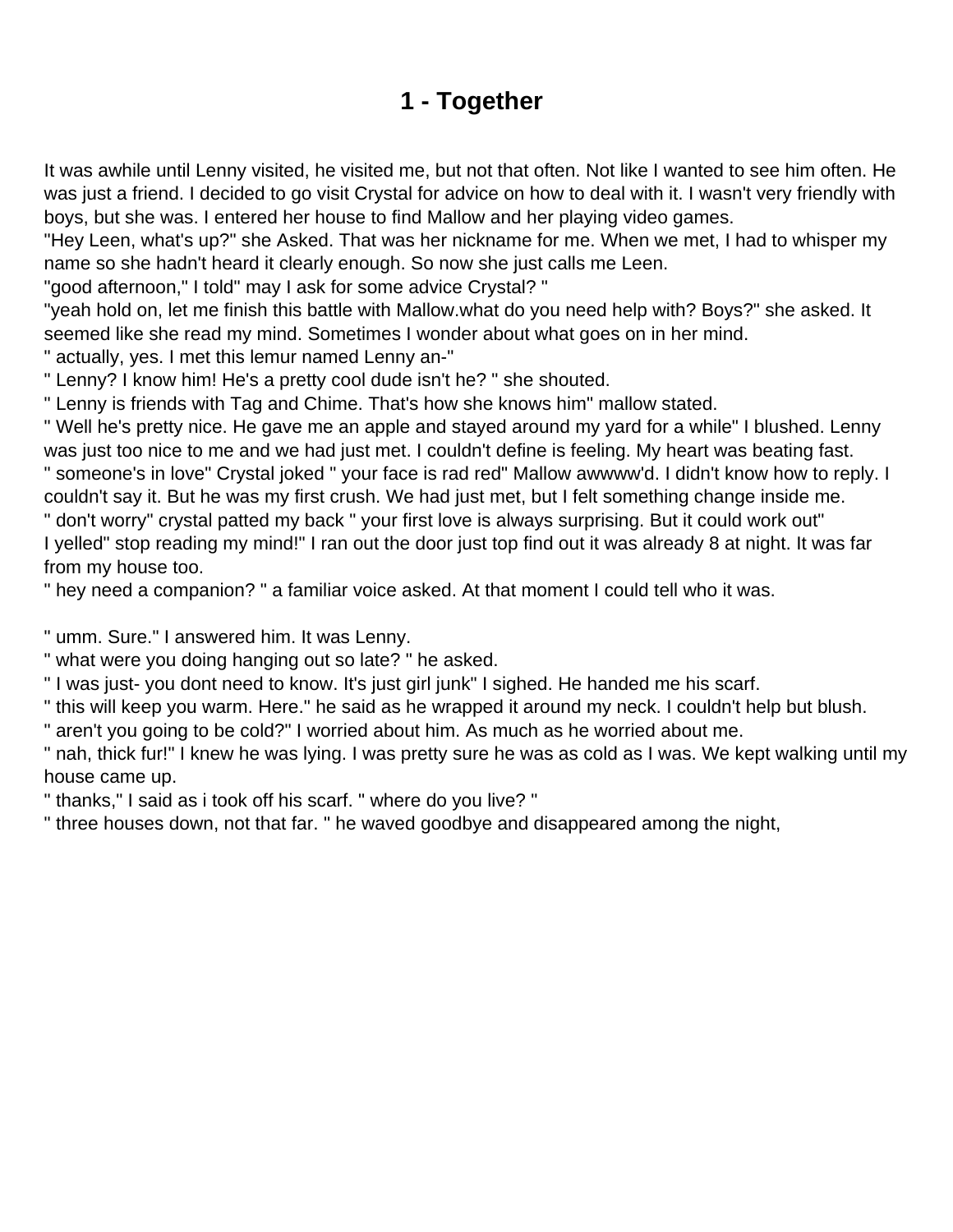### **2 - Smile**

<span id="page-3-0"></span>**He leaned in closer, with the distance between us disappearing all together,** Grabbing on of my shoulders he said, "wake up." I was confused,but then realized it was a dream, I instantly woke up. I turned to my side to see my younger and confused sister, juniper, staring at me. " I'm hungry. Can you cook me breakfast before school?"she asked. I got up to toast her some bread and fried some eggs. She instantly ate them leaving crumbs behind before saying goodbye and leaving to summer school. She failed pe and is forced to redo it over the summer. My phone rang. It was Tag, he texted that crystal was over at his place. She came around midnight over to his house just to fall asleep on his couch.it seemed weird but I went over anyways.

" Morning Aleen" Lenny said as he opened Tags door. " you're here for crystal right?" I nodded and he let me in. Crystal was snoring on tags couch with a blanket wrapped around her. It looks like to got sick along the way to his house. That poor otter. I decided to stay for a while and wait for her to wake up when tag walked in right after his shower. Naked.

" OH MY GOD. ALEEN WHY ARE YOU HERE SO EARLY, I DON'T HAVE A TOWEL " he shouted. He ran back into the room to get his hair dry, put on his gloves, and everything. While He was doing that Lenny came up to me.

" sorry you had to see that," he apologized " but you know, we don't normally wear clothes right? " he laughed. I giggled a bit too. With all the noise crystal woke up.

" huh? Where am I? " she groaned. After including a sneeze. She was defiantly sick. All the cold weather at nice must have caused it.

" Aleen, you look nice this morning" he greeted.

" ah this? Its just my normal clothes nothing special, I didn't even brush my bangs yet. I just ran over her, " I replied.

" I'll leave you two alone I'll check in tag" she got up and walked into his room. Closing the door, but leaving it open slightly.

" this is awkward. " I told him. He nodded in agreement. I decided to sit on the couch and he followed me.

" want to watch some tv? " he asked.

" not allowed too" i said. " sensei doesn't allow it. "

"come on, it won't hurt. " he insisted and turned it on to adventure time. Around the funny parts he and I laughed, it was actually a pretty good show. We got closer to each other today. Laughing and smiling. It was fun, I stayed at tags house for a while. He even ordered pizza for all of us to eat. We played bored games, watch movies on nexflix, and prank called. I felt today was fun. I bonded with him more.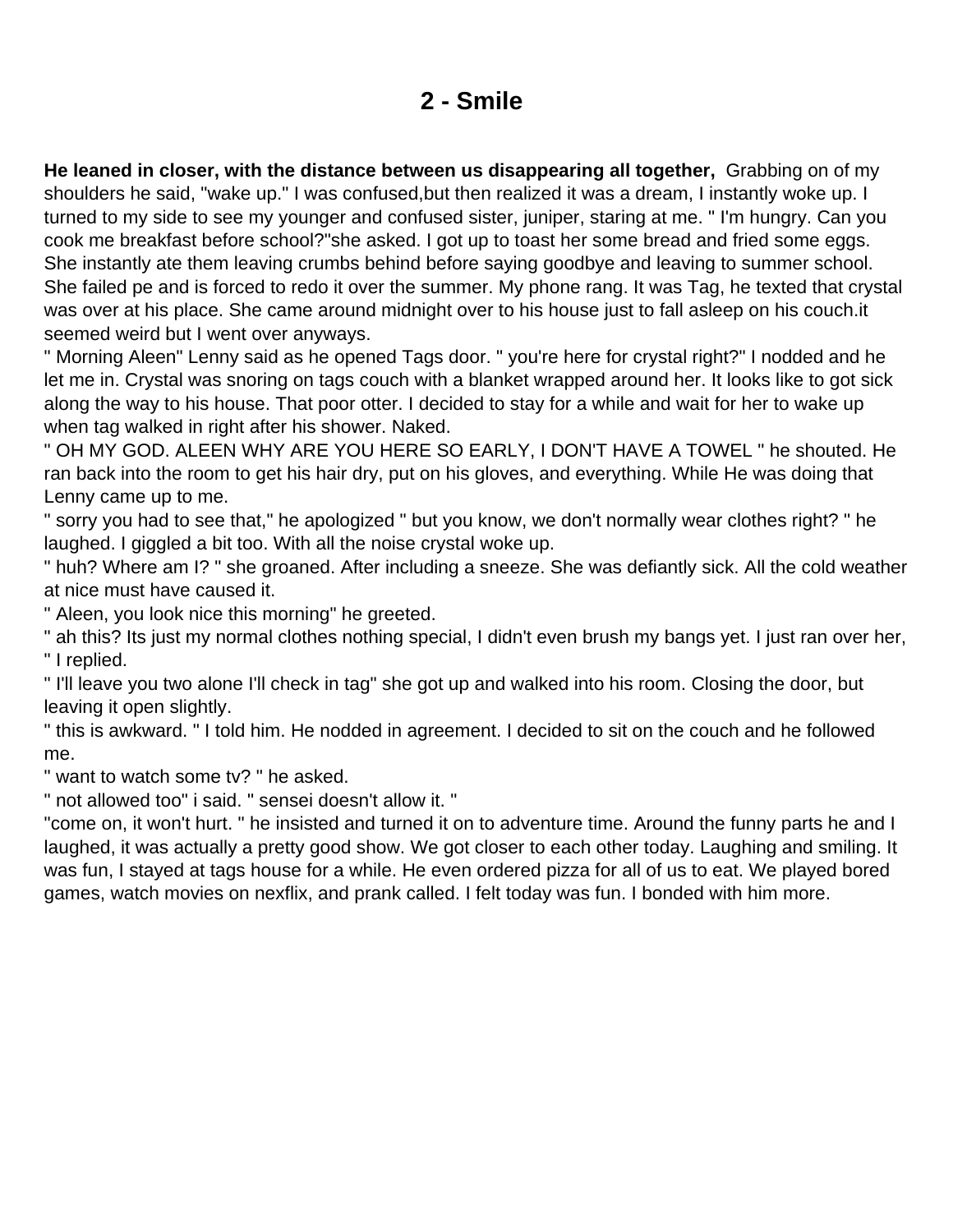## **3 - Rainy Day**

#### <span id="page-4-0"></span>**\*\*\*\*\*\*\*\*\*\*\*THIS IS 2 1/2 IT WON'T LET ME WRITE IT IN CHAPTER NUMBERS.\*\*\*\*\*\*\*\*\*\*\*\*\*\*\*\*\*\*\***

It was a Monday. The rain was pouring down even though it was summer. I was bored and had to stay home to watch my sister. From all the heat (in the previous week) she had gotten sick to the core and I have to stay home to watch her. Doing nothing at all.

" Juniper, get better already, geez." I groaned.

" It's raining, why do you want to go outside." she groaned along. As I was about to answer her she fell asleep. I guess she was really tired since she was sneezing about all night. Nothing much happened that day, just a normal rainy day.

Just a 1/2 chapter because I'm not very creative at 10:45pm. So just a mini short of Aleen being bored as heck and Juniper sick as heck.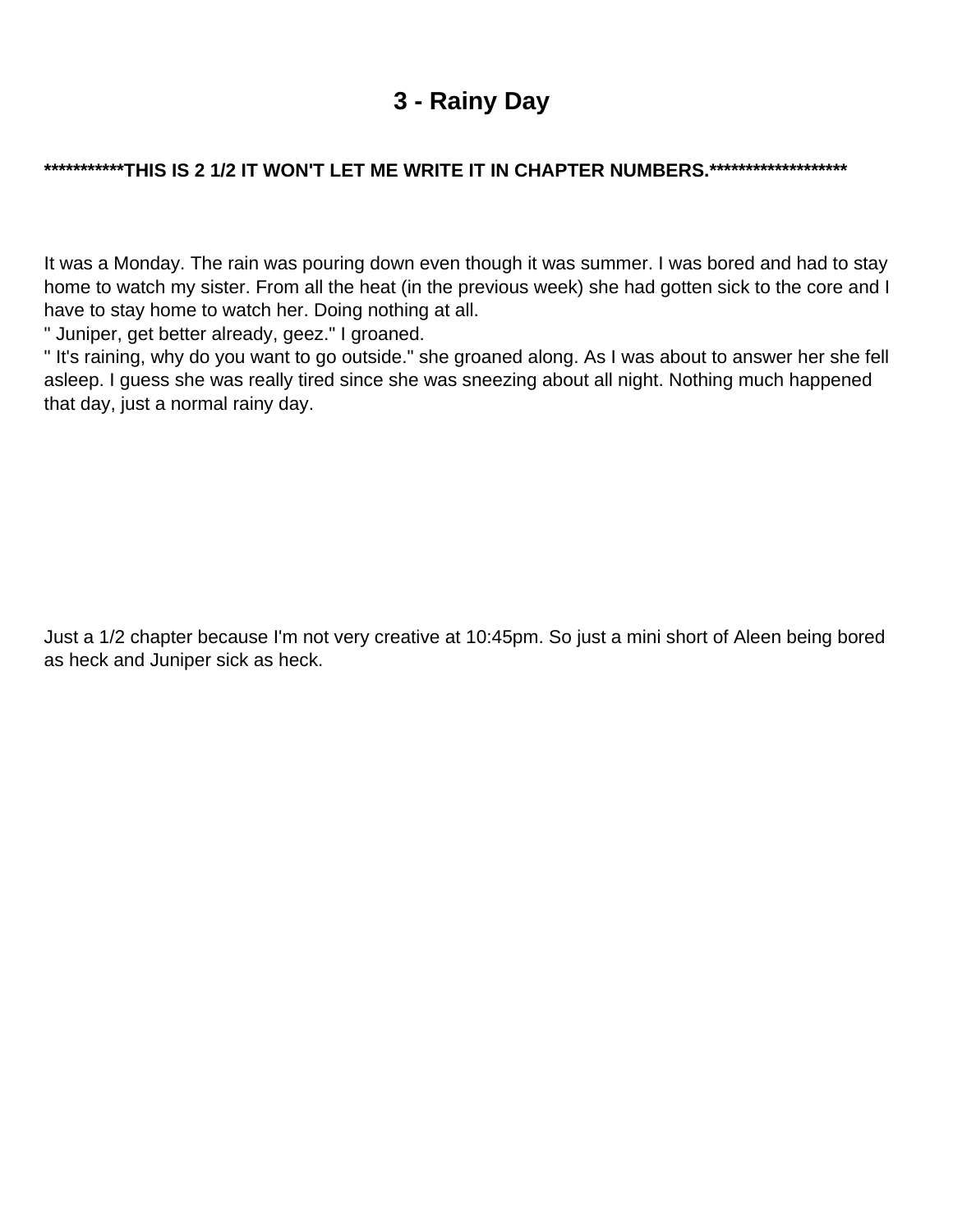## **4 - After Rain comes rainbows**

<span id="page-5-0"></span>"Hey Aleen!" the violently pink hedgehog said. Her name was Pinky. She seemed blindingly pink. She was a good friend of mine.

"Good morning" I told her. She smiled.

"How's your sis? I heard she got wicked sick." she sympathetically asked me. I pointed towards her and Pinky walked after her. I just kept on walking, nothing on my mind. Yeah right, only he was on my mind, Lenny. I wonder what he did during the rain. Probably just stay at home just like me. Bored to death. I was stuck watching a sibling to make sure she was fine. As I walked I made it toward Cress River. It was just a normal river where people tend to sit and relax there. It was beautiful there during sunset. You just tend to notice the little things in life while you relax. As I was walking I saw him, tending to a abandoned Chao. Must have been abandoned and he tended to it. How thoughtful. The Chao started to jump around at the sight of me. Lenny turned around to check what was up.

"Oh! Hi-\*sneezes\* Aleen. What are you do-\*sneezes\*doing here?" he said sickly. Poor guy, it looks like he was out all night during the rain tending to the Chao.

" You sound sick. Were you out all night!?" I worried. It's nice that he was good enough to tend to the poor thing but what about him?

" Yeah, I see this little gal everyday. You see, I'm not allowed to have pets where I live. Because Tag doesn't like them and they don't like Tag." he answered.

" Living with Tag must be a pain isn't it?" I joked. But why did he have the worst roomate ever? Tag was okay, I guessssss...but not really.

"Haha, yeah. But he pays for most the house and I pay mostly for utilities. Basically half and half." he smiled. There it was again, that cute yet clumsy looking smile. " I'm going to bring her home. I don't care what Tag thinks. I can train her to deal with Tag." He seemed so confident with himself. Another trait I thought was pretty cute of him to have. " I'm naming her Azusa."

What a cute name! Doesn't it mean "lily"? He got up and offered me a walk home with his new pet, "Azusa".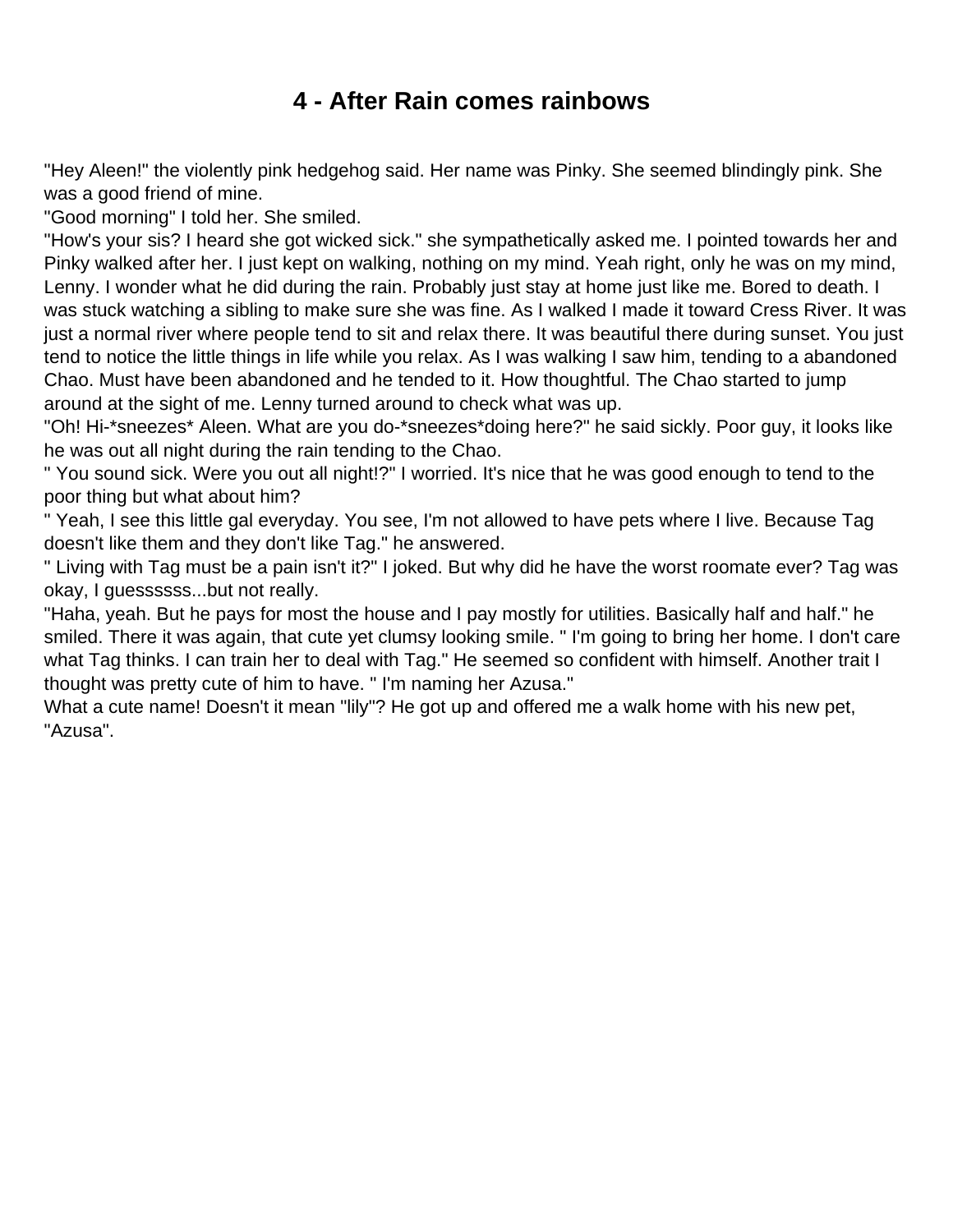## **5 - Sorry**

<span id="page-6-0"></span>I decided, today was the day. I was going to confess to him. That I lo-lov- really, like him. I went over to his and Tag's house to find it a giant mess. I could see chao hair everywhere, or was that Tag's hair stained with blood? I couldn't tell much. Well. I just found my way to the couch and sat myself down. Tag entered. He groaned a lot too. Possibly because of Azusa?

" Good morning. Have you seen Lenny?" I asked eagerly.

" Oh hey. He went out with some girl." he pointed toward the door. I left. I wanted to find him. After a while of walking I found him! I walked toward him and asked him if I could speak for a minute. He seemed to be walking alone.

"Um...can I tell you something Lenny?" I shyly asked.

" Yeah, uhm, can I tell you something too?" he sounded embarrassed. "I-I have a girlfriend now! She's really nice! Here she comes! A Red and Blue **hedgehog** walked next to him and grabbed him by his arm.

" Hi honey!" she said to him. He smiled back at her.

"Uh, well I'll see you later. I'm going to hang with her for a while, because you know. She's my girlfriend." Lenny said, but with a apology sounding tone. I nearly fainted. He got a girlfriend!? I was shocked. I thought everything was so well.

Now I have to deal with them as a couple! Not that I'm jealous or anything! I went home and cried on my couch for a while. Now we'll never get any closer. He'll just hang with his girlfriend! Not only that, but they might even. Even kiss. I just hugged my pillow. I didn't know what to do.

I felt selfish. I wanted Lenny all for myself. Life countered my thought and made him fall in love with some weird red and blue hedgehog! What was her name? She even looked familiar to me!

I guess, I'll just rest here home for now. I went into a deep sleep.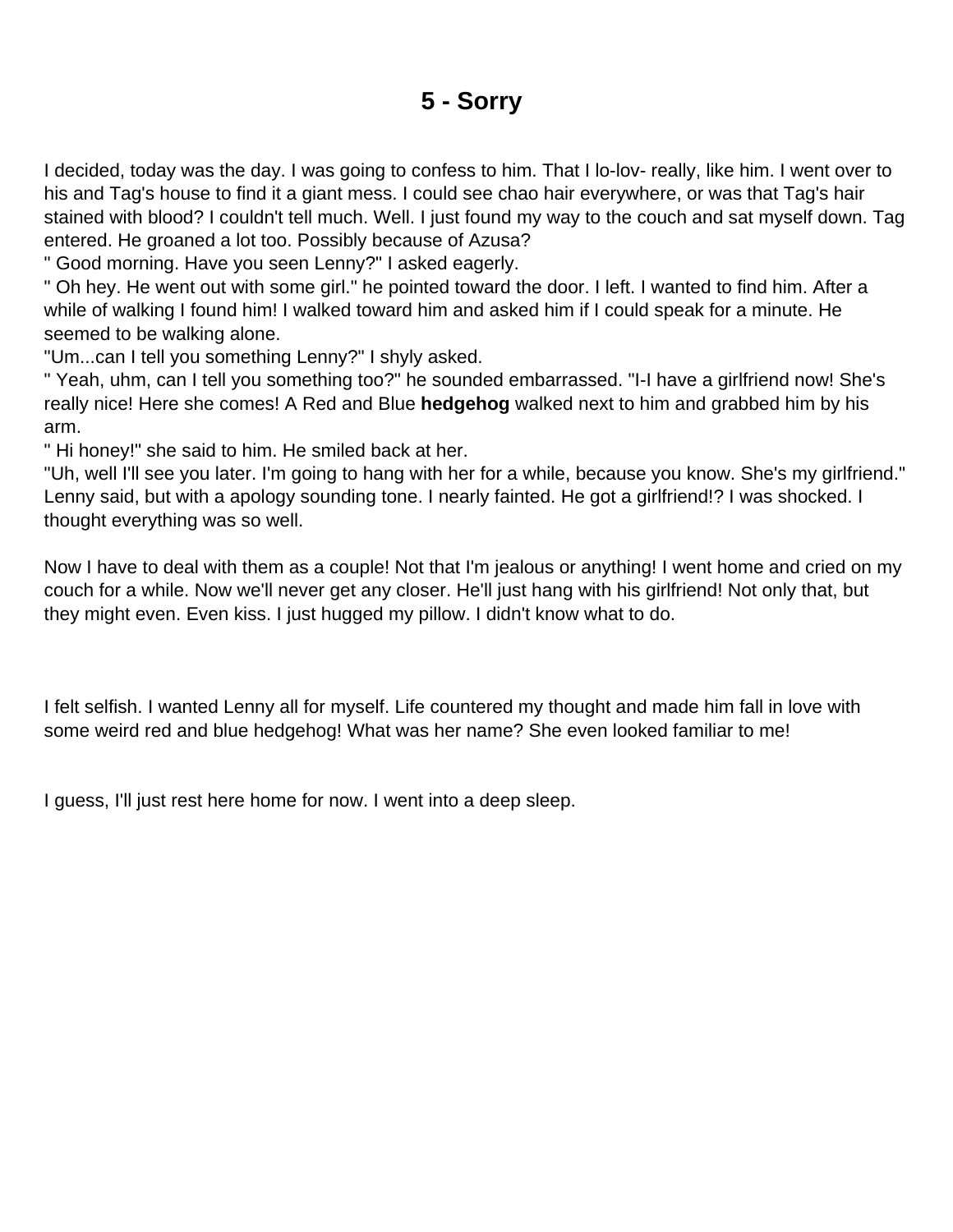## **6 - Friendship**

<span id="page-7-0"></span>I knew it. I wasn't the right one for him. His smile, his laugh, his everything. I'll miss it. I just want to avoid him right now. He has his girlfriend, "latysrc". Geez. Isn't she like crystal's cousin? (YES. OuO SHE IS NOW CRYSTAL'S COUSIN DEAL WITH IT) She seem's nothing like her. Next thing I knew Crystal walked in without knocking, she brought all of my favorite things; chow mein, mint chocolate chip ice cream, and my favorite movie, " Kiki's Delivery Service".(AUTHORS NOTE: GOOD MOVIE. YOU SHOULD WATCH IT) She just stood there sliently. She walked over and put the movie in my dvd player, handed me the tub of ice cream, and ate some chow mein for herself. She knew I was in so much pain. Crystal didn't say anything, she just knew. I ate some ice cream and watched the movie with her, it didn't help me as much. But I felt better knowing someone knows how much pain I'm in. Crystal is an awesome friend and I never doubted it.

short chap. maybe I'll write 7 in a minute.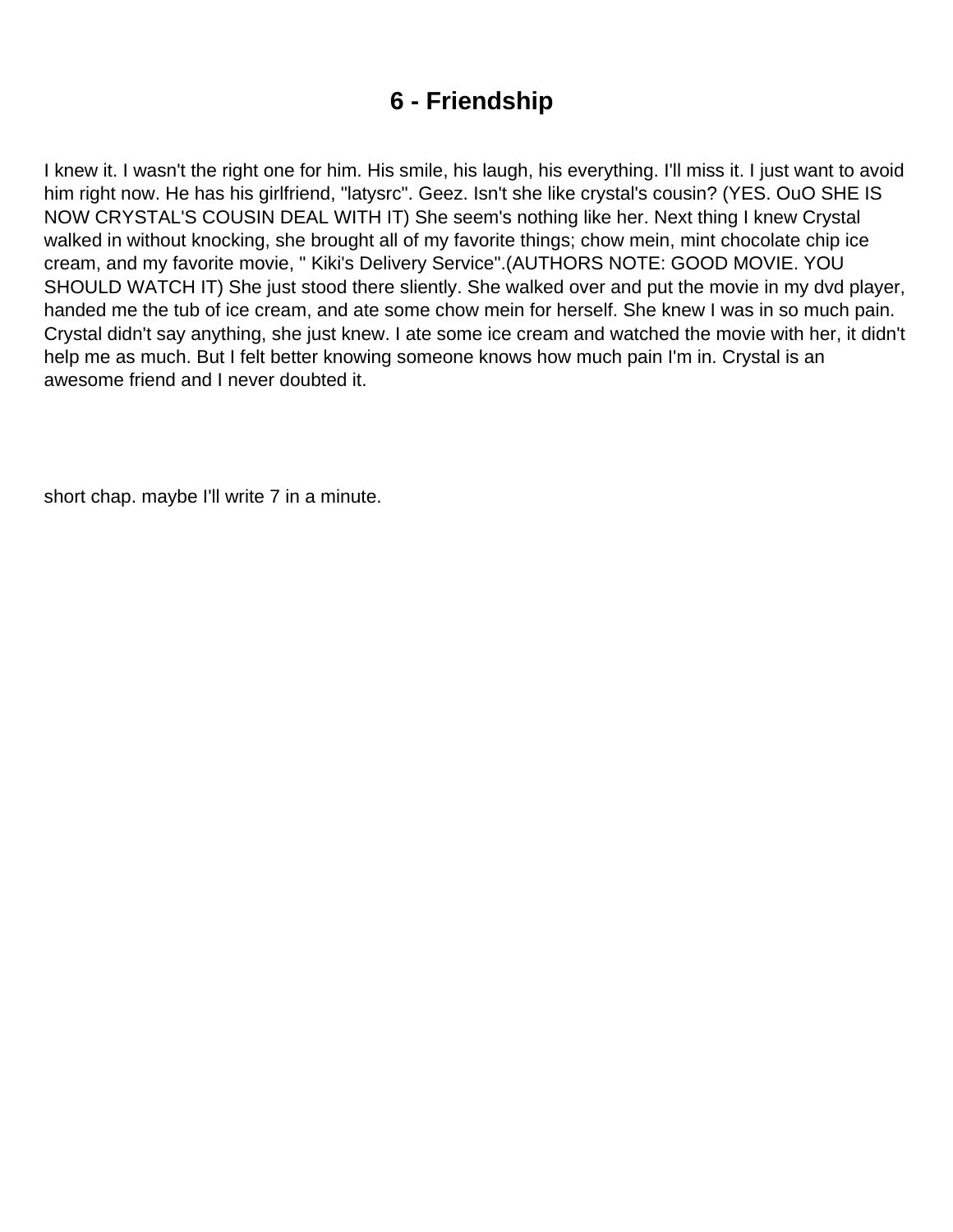### **7 - Please.**

<span id="page-8-0"></span>"Hey! I've been calling you like a kazillon times!" Lenny told me.

"..." I ignored him. I didn't want to see his bright smile. He's taken. I'm just a friend.

" What's wrong with you mc downy pants?" he asked.

" nothing." i didn't want to tell him I was jealous. It just wasn't safe. I didn't know how he'd react.

" schools coming up. what are you doing for your last few days of freedom?" he asked once again. He wanted to keep the convo going.

"nothing much" i sighed. i wanted to just run away.

" Do you want to hang? just you and me?" what? I thought he had his GF?

" Don't you have a girlfriend?" i asked.

"yeah. but she broke up with me. so, i have time to hang out with you."

\*BREAKUP FLASHBACK!\*

Latysrc: Hey, I don't like you anymore. Lenny:K.

\*END OF FLASHBACK!\*

"really?" I started to feel a chill build up!. I felt so relieved. I just hugged him without any words. I love him.

SHORT CHAPTERSSSSSSSSS! I SUCK TODAY. MAYBE TOMORROW.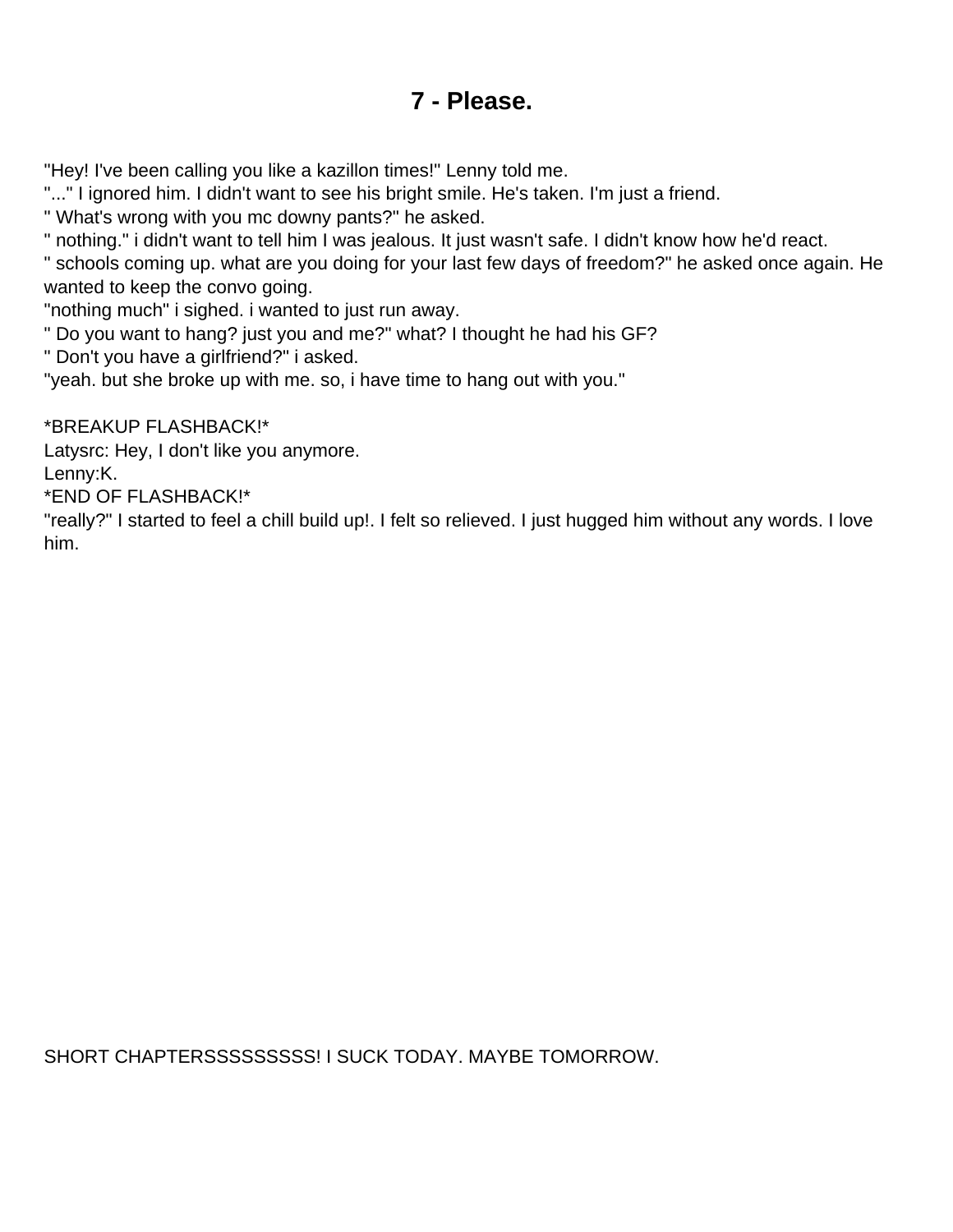## **8 - Just friends.....?**

<span id="page-9-0"></span>He hugged me back and said, "I'm glad we can hang again just like good ol' best friends." Yeah, friends. Just friends nothing more. I sighed and stopped hugging him.

" Is anything wrong?" he asked.

" no. everything is fine." i lied. Everything wasn't fine. I wanted to hold him close. I waved goodbye and ran home. I just meditated. Nothing more. Lenny walked in and grabbed my hand.

" Somethings wrong with you and I know it! Tell me who's bothering you!" He demanded. I'd never seen him so, so angry. I started to tear up.

"No ones bothering me." I told him.

"Aleen, I've never said this, but I really care about you." he said softly.

" What about your girlfriend!?" I yelled. " DIDN'T YOU LOVE HER AND NOT ME?"

" She only forced me to date her. She told me she was going to hurt you if I didn't accept." I stopped. It was only force? I got up.

"Lenny, I-" I was cut off. What would happen if I confessed now? Would I be rejected? Would it be just the I like you as a friend meaning? Lenny came up close to me. He just smiled the clumsy smile of his and walked out.

I regret not telling him my feelings.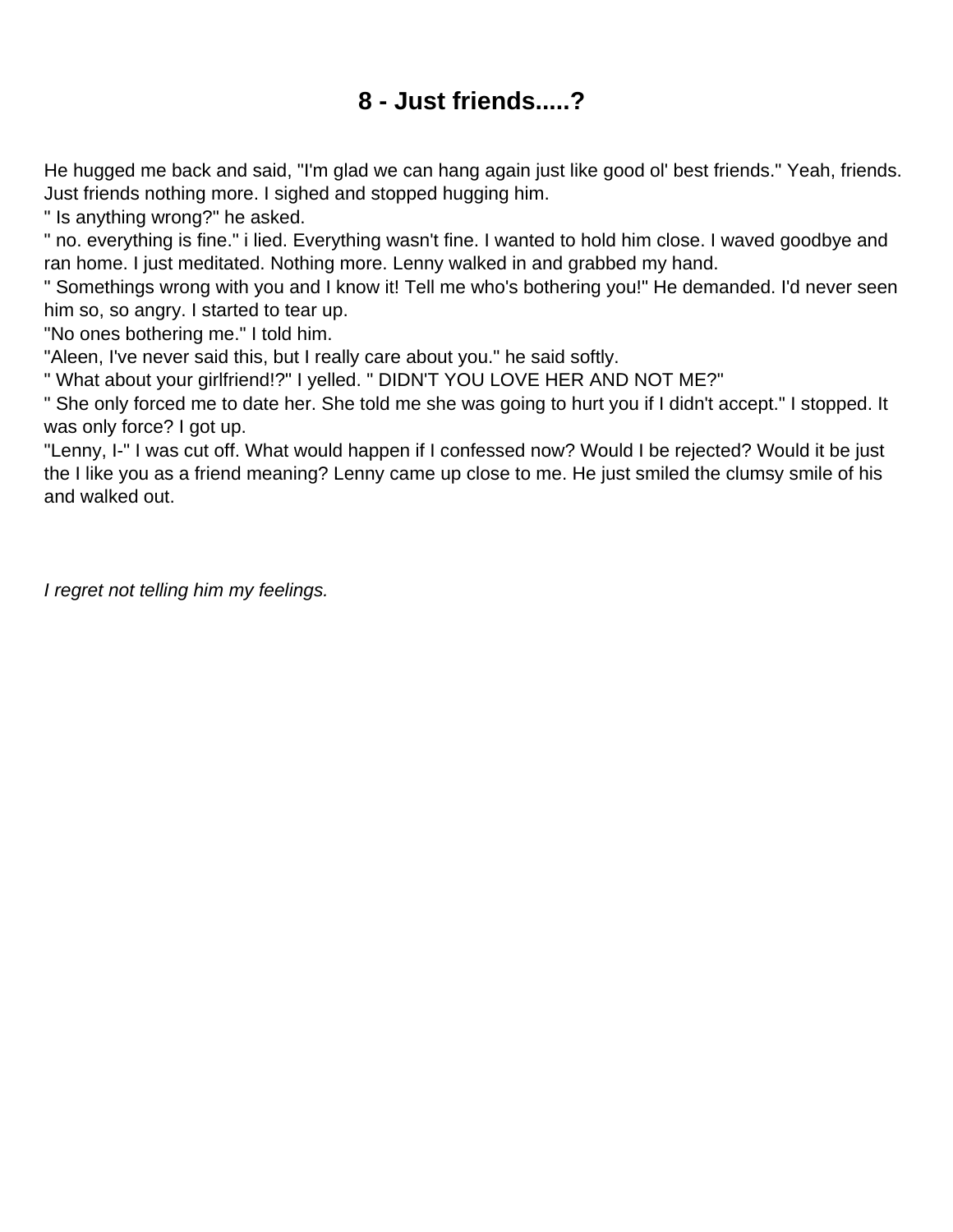# **9 - Confession....?**

<span id="page-10-0"></span>It was the first day of high school school, I wish this summer hadn't ended. I sighed and got up. I put on some clothes and left off without saying a word.

The crowded school, filled with hurrying students, was really huge. Everyone rushing to find their own classes. I wanted to just find my friends. I caught up with someone. It was Crystal.

" Hey Leen!" she told me. She still liked to call me "Leen". It was okay I guess.

" Hey Crystal." I told her. She smiled and grabbed my hand. We walked passed many rushing kids. Once we stopped we were in a giant crowd. Everyone either walking or talking. Someone waved at us and walked to us.

" Hey Crystal! Hey Aleen!" said Mallow. She just visited us on our first day. She was only 13 so she was barely still in middle school. It didn't start until tomorrow.

I just looked at the list of classes and went to mine. I wasn't surprised that I found most my friends there. It was Crystal, Lenny, Chime, and Winter. Winter wasn't much of a friend. She was just someone I knew really well.

The teacher walked in.

"Good Morning class! My name is Mrs. Ibsen. I'm going to be your homeroom teacher." she got up from her chair and handed us papers with our classes in order to us. The bell rung and we all headed to next period.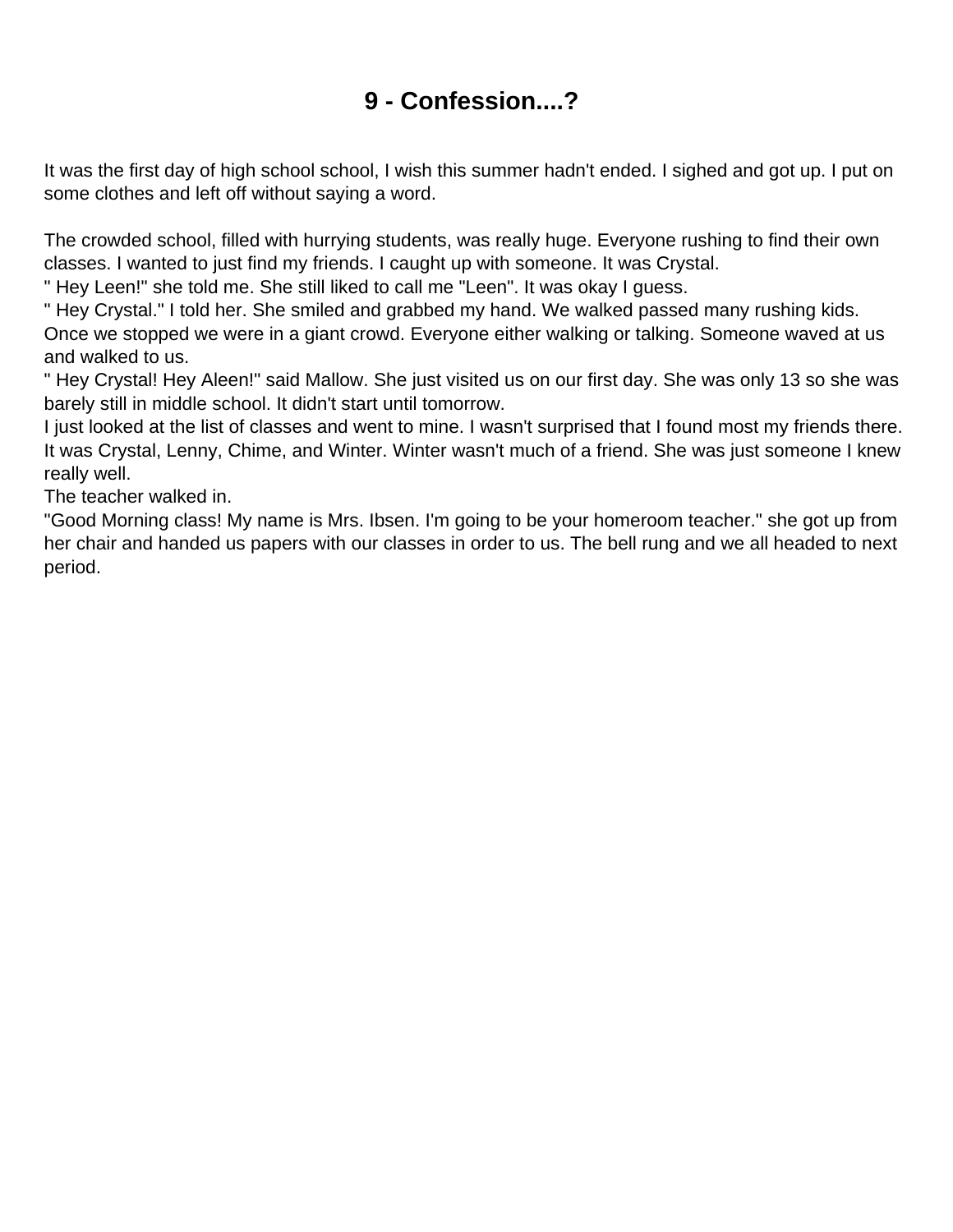#### **10 - Sorry.**

<span id="page-11-0"></span>=13pxAs I looked at my list of classes, he bumped into me.

=13px" Sorry."

=13px" No, no it was my fault. I was the one who bumped into you". I blushed. He grabbed my arm as the other students rushed into the now busy hallway and pulled me outside. The last thing I saw, was Crystal smiling very creepy. It was like one of those " SHE GON=13px GET LAID" smiles. It just. Ugh. She's just weird.

=13px" Hey, you know the hallways get really busy right? Especially since it's the first day." his comforting words warmed me.

=13px"Yeah, I do". As I continued to look at my list, he grabbed it playfully and started to read. =13px" WOAH=13px, we have almost the same classes together!" he said joyfully. Apparently, we had 3 out of 6 classes together, how funny. We had english, math, and history together.

" Yeah, and i think we're going to be late too." i sighed. All I really care is about my classes right now. " Sorry about that, I guess I'll see you?" he asked. I just looked at him and left. It was stupid of me. I should have at least SAID something! I then remembered when I almost confessed, and that sort of argument we had. I can't believe he hasn't remembered that at all.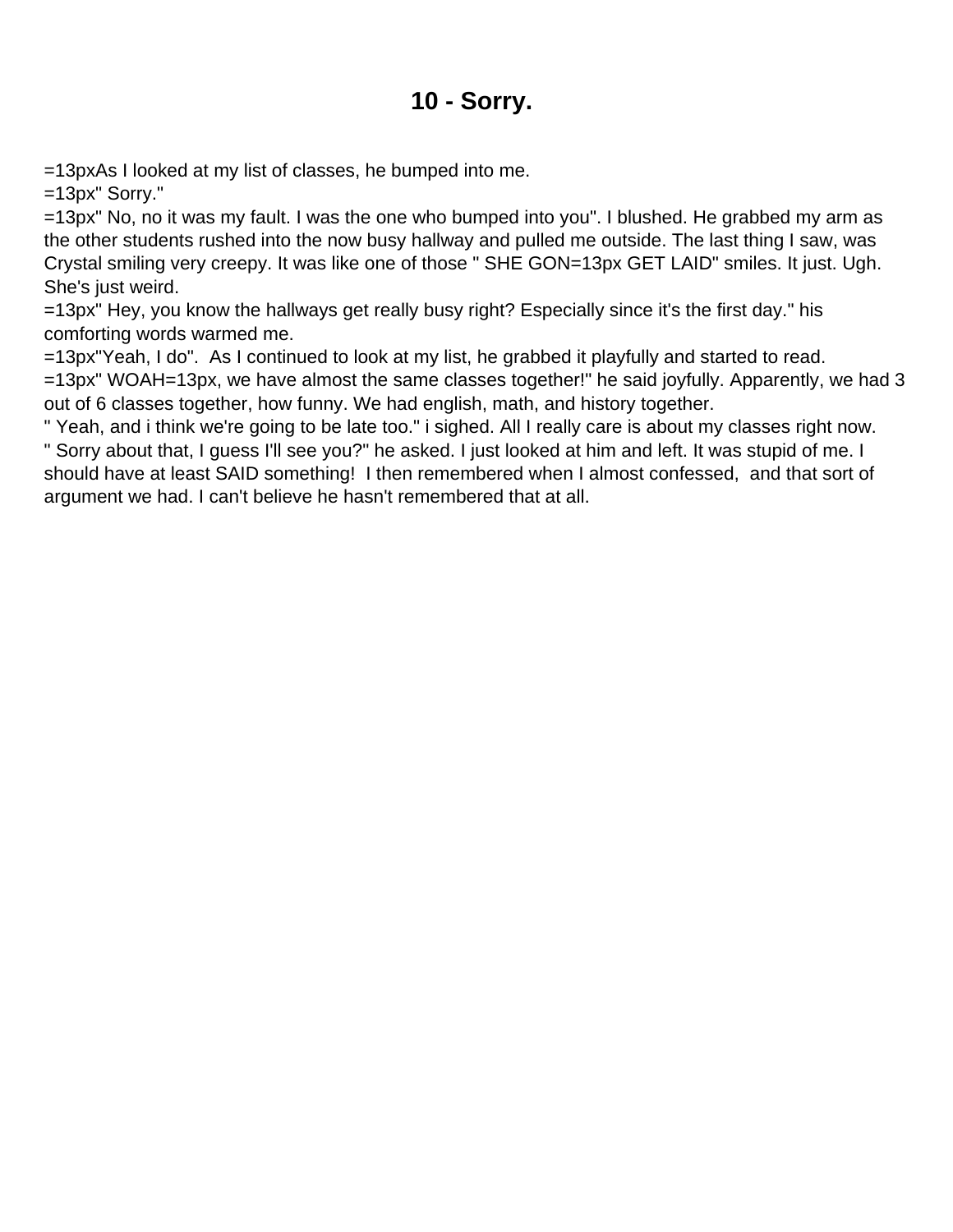### **11 - Afterschool was a secret**

<span id="page-12-0"></span>After a few hours, school had finally ended, and I decided to walk home by myself. I wanted to think over everything, I wanted to find ways I could confess. On my way, I could hear running footsteps behinds me....they kept on getting louder and louder. It was her.

Winter.

She was running for me. By instinct, I had decided to run away. I hadn't seen her in such a long time. It was scary to see her piercing eyes lock onto me like a missile. She wasn't saying a word, just chasing after me. No one saw, everyone else made it safely to their homes. I didn't have any weapons on me, no weapons allowed at school; no way to defend myself. I stopped letting her catch up to me.

"Giving up already?" she stated. She grabbed my neck and almost started choking me.